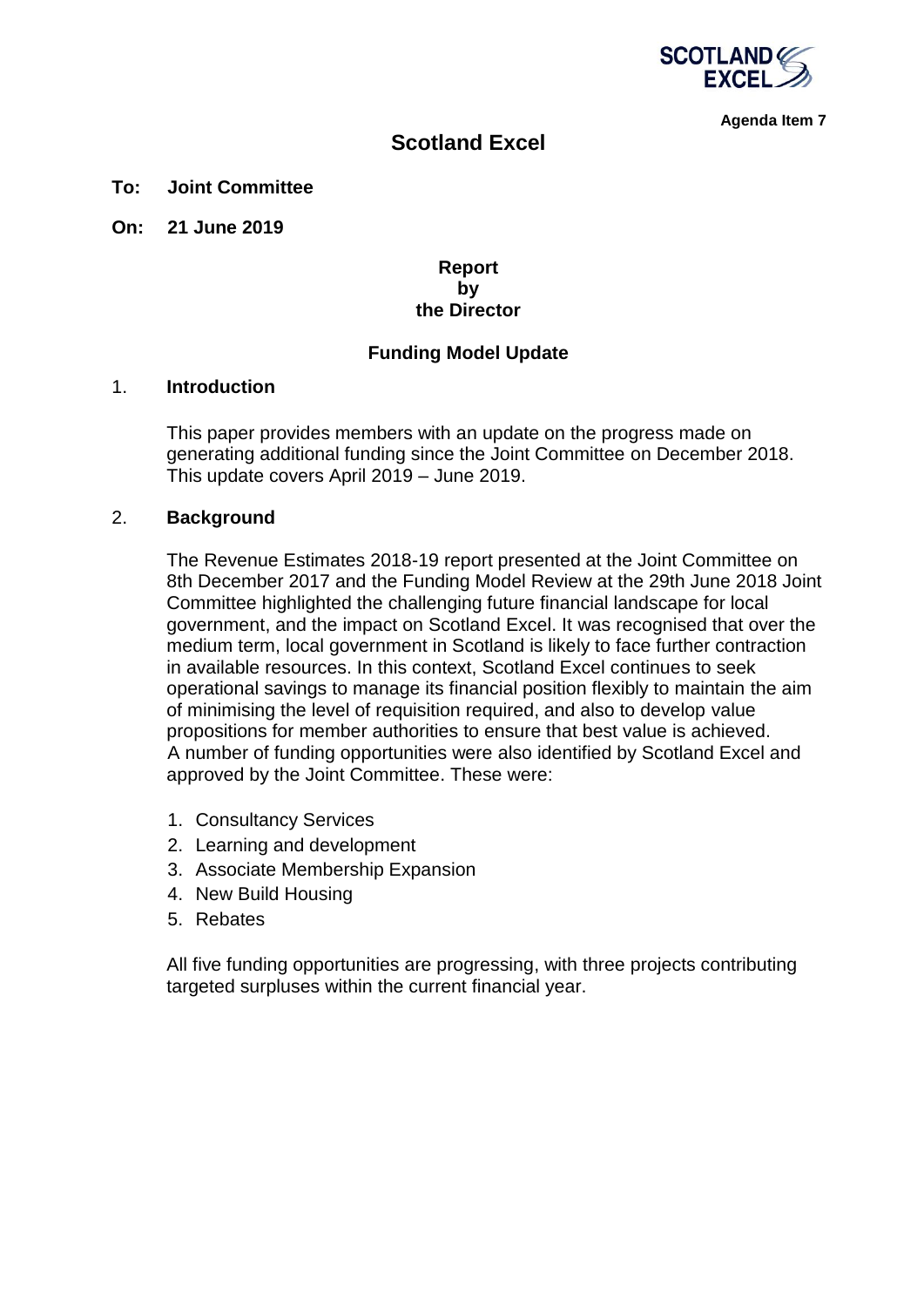# 3. **Funding Stream Updates**

All funding opportunities are now being progressed with an emphasis on the projects that are scheduled to deliver income in the current financial year (FY 19/20).

# 1. Consultancy Services

Scotland Excel is working on several consultancy projects with a pipeline of projects to commence in 2019. This has been an area of growth for the organisation.

The June 2018 Joint Committee approved a surplus target of £70k for Consultancy Services in 2019/20. Based on current and scheduled projects we expect to meet this target, and anticipate that there may the opportunity to exceed this in the event that other funding opportunities fail to meet current expectations.

The following projects are currently underway:

*Fife Transformation Programme*: The programme is approaching its first year anniversary and is on schedule. The programme consists of a number of projects across many aspects of the council's operation. Significant project resource is now focussing on the identification and delivery of savings. In addition to savings, the programme is prioritising skills development to support handover from Scotland Excel to the Fife procurement team in late 2020.

*City Property (Glasgow) LLP:* Scotland Excel was engaged by this organisation to operate a mini competition within Crown Commercial Service's Estates Professional Services framework. City Properties (Glasgow) LLP provide management development and disposal of Glasgow City Council's Non-Operational Land and Property Assets. The scope of the work covers 1800 commercial properties and a full property management service for The Lochs shopping centre in Easterhouse. The initial project will complete in mid-2019, and Scotland Excel is in discussion with the organisation regarding the provision of further services.

*Cycling Scotland:* The project is designed to put in place a Dynamic Purchasing System (DPS) which is an electronic procurement process, similar to a framework agreement, but remains open to allow new suppliers to join. The DPS will create a list of training suppliers which can be engaged to provide cycling proficiency training at a professional level within the local authority or school. The DPS will be in place by August 2019.

**East Renfrewshire Council:** Scotland Excel undertook two small pieces of work on behalf of East Renfrewshire Council in the last financial year. The work was focussed on providing feedback on the organisation's procurement approach. East Renfrewshire has now commissioned Scotland Excel to undertake a project that is anticipated to start in June 2019 for twelve months.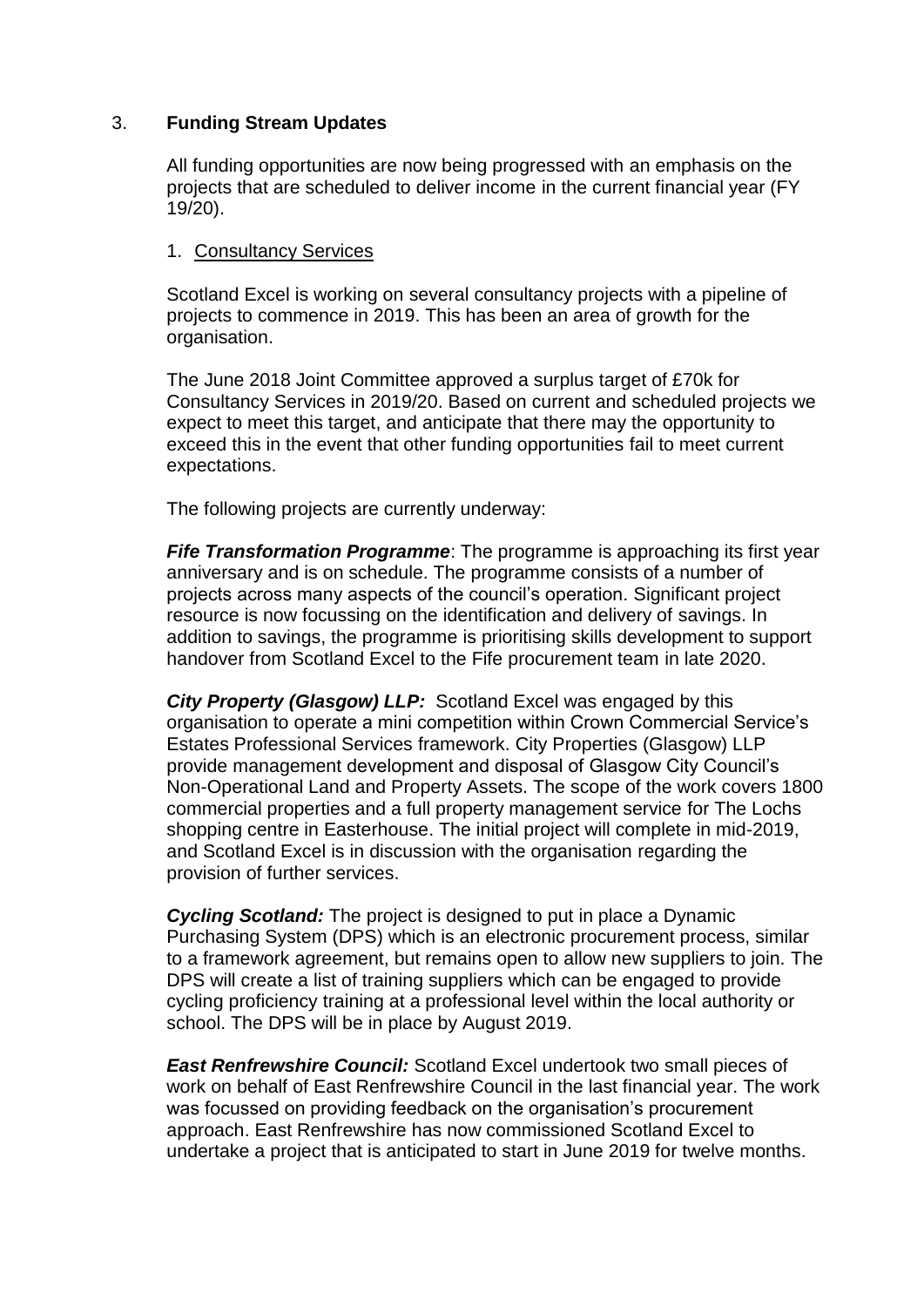*Aberdeen City Council:* This project has now reached completion. The project sought to identify procurement savings across Aberdeen City Council and had two Scotland Excel staff members based within the council for a year. Scotland Excel continues to provide ongoing support as part of its standard service offering but no longer has dedicated staff working on the project.

*Tayside Procurement:* The Tayside Procurement programme is in the initiation stage and has recently appointed two project staff for the programme. The programme involves Scotland Excel working with a collaborative group consisting of Dundee City Council, Perth & Kinross Council and Angus Council and other local partner organisations, to provide a customer centric transformation programme. The duration of the project is two years.

### 2. Learning & Development - The Academy

The Academy continues to make good progress since the last Joint Committee having concluded 2 programmes in project management, with 13 active programmes spanning procurement, leadership & management and project management.

Scotland Excel continues to invest in the Academy to develop the longer term opportunity and provide a more holistic service for local government and the wider public sector. The June 2018 Joint Committee approved a surplus target of £53k for The Academy in 2019/20. Scotland Excel is confident it will reach this target.

The new Professional Development Award in Project Management is codelivered between The Academy and the Improvement Service. The Academy is scheduled to launch a new Strategic Leadership & Management Masterslevel programme and a new Management Coaching & Mentoring programme in June 2019.

A marketing campaign was launched recently to help build The Academy's profile and create demand for the portfolio of programmes.

The Academy has now been approved to deliver a new Business Analysis, Decision Making & Innovation programme, accredited by the Scottish Qualification Authority (SQA). This Higher National Diploma & Degree level programme fills a national gap for business analysts across the public-sector; and supports our collective need for innovation "doing more with less through new ways of working". This programme expands our co-delivery model with the Improvement Service, scheduled for an August 2019 launch.

In parallel to delivering 13 active programmes, we are designing and writing content for 4 programmes – Advanced Practitioner, Strategic Leadership & Management, Management Coaching & Mentoring and Business Analysis, Decision Making & Innovation.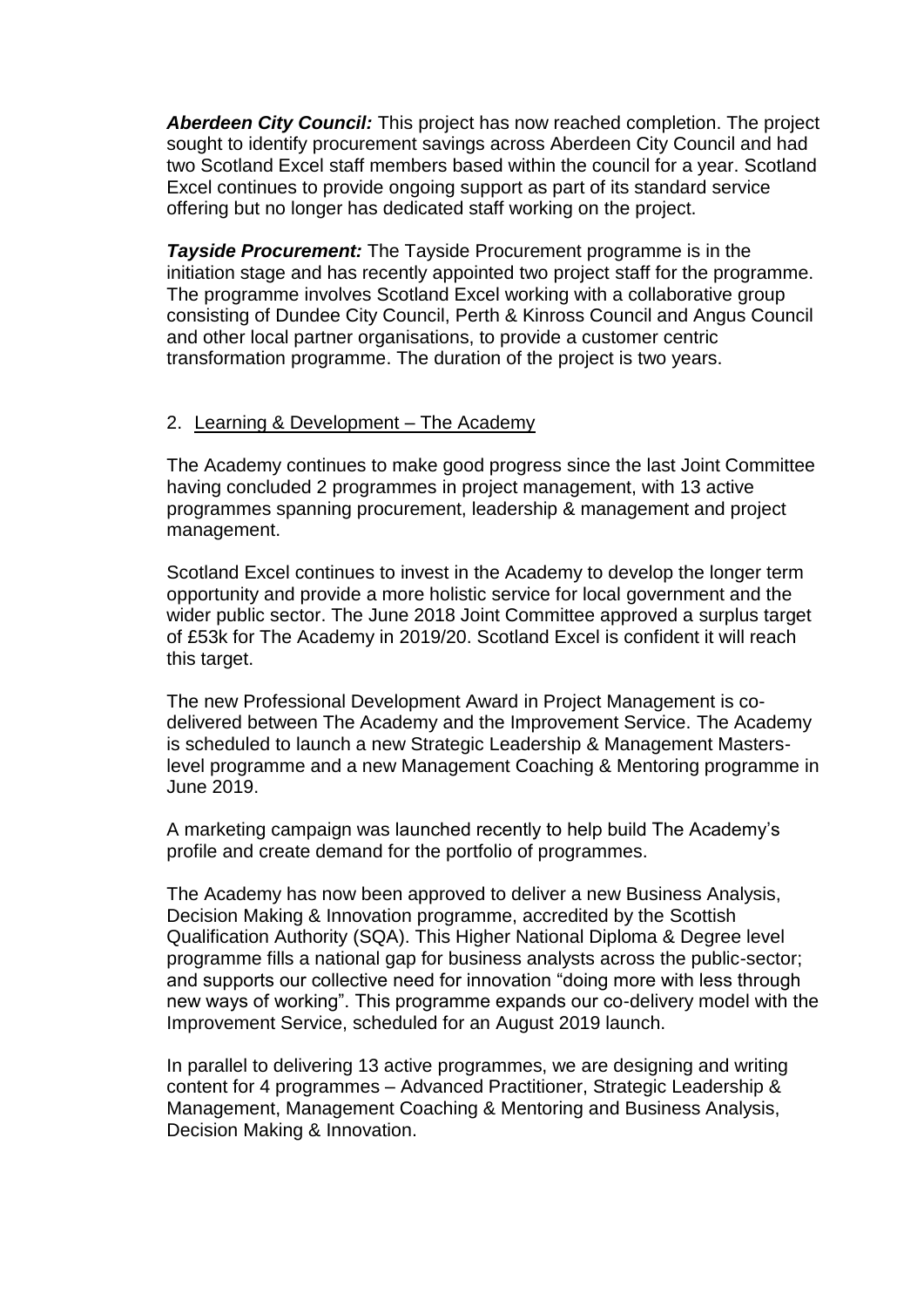# 3. Associate Member - Expansion

The June 2018 Joint Committee approved a surplus target of £50k for Associate Member expansion in the current financial year. Initial indications are that this will be a challenging target, but appropriate measures are being implemented to support its achievement.

The two-year Scottish Government Affordable Housing project was completed in March 2019. This programme provided Scotland Excel with an opportunity to grow its associate membership in this sector and resulted in an additional £80k of income. Discussions continue with Scottish Government about a further programme in this sector.

At the December 2018 Joint Committee, members approved Scotland Excel's recommendation of a continued focus and dedicated resourcing into the growth of Associate membership. The organisation is formulating a new Associate Member strategy, and anticipates further growth in the housing sector and a new focus on the third sector.

### 4. New Build Housing

The New Build framework is scheduled to deliver a contribution to planned surpluses in financial year 2020/21.

Extensive engagement has been undertaken with individual contractors and purchasers, as well as a number of other key stakeholder groups. User intelligence groups were also held with member councils and a comprehensive procurement strategy was produced.

Following an extensive development period and a restricted procurement exercise, 22 tender bids were received from contractors in May 2019. These offers are now being evaluated by the Scotland Excel team in conjunction with the local authority expert technical panel. This work is scheduled to be concluded in July to enable an award recommendation to be taken to the Executive Sub Committee for approval in August.

The new framework comprises five lots for different project sizes and includes provisions which encourage sustainable and energy efficient housing, advertising of sub-contracting opportunities, delivery of community benefits and use of supported businesses and social enterprises.